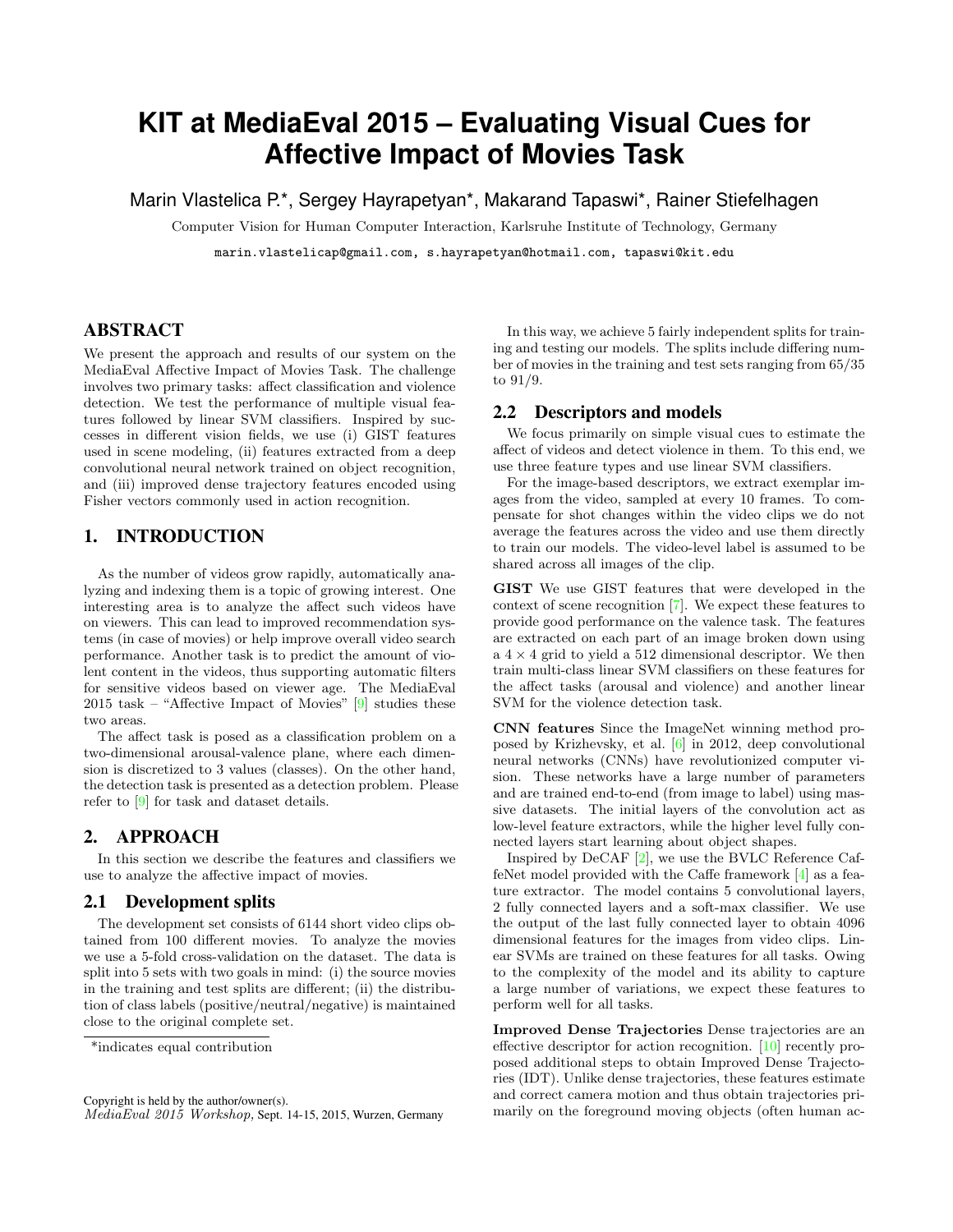tors). As violence in videos is often characterized by rapid motion, we anticipate these features to work well for violence detection.

Several descriptors are computed for each trajectory – Histogram of Oriented Gradients (HOG), Histogram of Optical Flow (HOF), Motion Boundary Histogram (MBH) and overall trajectory characteristics to obtain a 426 dimensional representation for each trajectory. These features are projected via PCA to 213 dimensions and finally encoded using state-of-the-art Fisher vector encoding [\[8\]](#page-2-4). This results in a 109,056 dimensional feature representation for the entire video. Finally, as before, we train linear SVMs using these features.

#### 2.3 Software environment

The descriptors and models were developed and trained in Python and Matlab. We used the scikit-learn machine learning framework [\[1\]](#page-1-2) in Python, which uses the liblinear SVM library [\[3\]](#page-1-3) as the backend. For extracting features from deep neural networks we used the Caffe framework [\[4\]](#page-1-1) which provides a simple interface for classification and feature extraction with convolutional neural networks (CNN). We extract IDT features using the provided code and implement Fisher vector encoding in Matlab.

#### 3. EVALUATION

We now present and discuss the results obtained by the visual features. The best classifier parameters were obtained by cross-validation splits on the dev set.

The affect task that includes valence and arousal is treated as a multi-class classification problem (three classes each). The metric for these is the overall class prediction accuracy (acc). The violence task is a detection problem and uses average precision (ap) to evaluate different methods.

We present the results of various run submissions in Table [1.](#page-1-4) The run submissions are as follows:

- Run 1: GIST features + linear SVMs
- Run 2: IDT features  $+$  linear SVMs
- Run 3: CNN features + linear SVMs
- Run 4: Fusion- $1 +$  linear SVMs
- Run 5: Fusion- $2 +$  linear SVMs

Note that Run 3 and 5 constitute external runs (Ext) since they use pre-trained CNN models. All other submissions are trained solely on the development data.

We see that CNN features (Run 3) outperform the first two runs on valence and violence which involve single features. Contrary to expectations, IDT features (Run 2) perform best on arousal classification. This can be explained by passive videos often have very little motion, while active have higher.

While we expect IDT features to perform well on violence, videos annotated as violent need not have active motion and violence and can often be shots of a post-crime scene. CNN features seem to work better in this case.

Fusion runs Run 4 and 5 constitute fusion of different features. Run 4, the Fusion-1 scheme uses the features provided along with the dataset (IAV - image/audio/video concatenated and trained as one model), GIST and IDT. Run 5, Fusion-2 scheme includes the above along with CNN features (thus making it an external data run).

In order to fuse the different features, we choose the best models for each feature type. We then perform late fusion,

<span id="page-1-4"></span>Table 1: Evaluation on the test set. The first three runs use a single feature, while the latter use late fusion.

|       |      | Ext. Valence (acc) Arousal (acc) Violence (ap) |      |
|-------|------|------------------------------------------------|------|
| Run 1 | 35.5 | 30.8                                           | 7.1  |
| Run 2 | 36.0 | 46.7                                           | 8.6  |
| Run 3 | 38.5 | 44.7                                           | 10.2 |
| Run 4 | 35.7 | 46.7                                           | 10.7 |
| Run 5 | 38.5 | 51.9                                           | 12.9 |

where the final score for each video is a weighted combination of the individual feature predictions. We try a grid of discrete weights to generate a large number of combinations and pick the best scoring model based on cross-validation.

Both fusion schemes perform equal to or better than the single features. For Fusion-1 scheme, we see that IDT features get the highest weight, followed by the IAV (dataset features). In the case of Fusion-2, CNN and IDT features are weighted higher.

Error analysis We present a short analysis of the errors we encountered in the development set. For violent video detection, some of the difficult samples include black-andwhite videos with rapid blinking. In case of affect analysis, for both valence and arousal classification cartoon scenes were often deemed colorful and classified as positive (or active) while their ground truth was neutral or negative (or passive).

#### 4. CONCLUSION

We conclude that the CNN features are the best single features for studying the affective impact of movies task. Fine tuning the model, or training a model to perform video classification as in [\[5\]](#page-1-5) could further improve the performance. Fusing the models results only in a slight improvement indicating that using other modalities such as meta-data and audio might help improve performance.

#### 5. REFERENCES

- <span id="page-1-2"></span>[1] Python scikit-learn: machine learning framework. http://scikit-learn.org/.
- <span id="page-1-0"></span>[2] J. Donahue, Y. Jia, O. Vinyals, J. Hoffman, N. Zhang, E. Tzeng, and T. Darrell. DeCAF: A Deep Convolutional Activation Feature for Generic Visual Recognition. In International Conference on Machine Learning (ICML), 2014.
- <span id="page-1-3"></span>[3] R.-E. Fan, K.-W. Chang, C.-J. Hsieh, X.-R. Wang, and C.-J. Lin. LIBLINEAR: A Library for Large Linear Classification. Journal of Machine Learning Research, 9:1871–1874, 2008.
- <span id="page-1-1"></span>[4] Y. Jia, E. Shelhamer, J. Donahue, S. Karayev, J. Long, R. Girshick, S. Guadarrama, and T. Darrell. Caffe: Convolutional Architecture for Fast Feature Embedding. arXiv preprint arXiv:1408.5093, 2014.
- <span id="page-1-5"></span>[5] A. Karpathy, G. Toderici, S. Shetty, T. Leung, R. Sukthankar, and L. Fei-Fei. Large-scale video classification with convolutional neural networks. In IEEE Conference on Computer Vision and Pattern Recognition (CVPR), 2014.